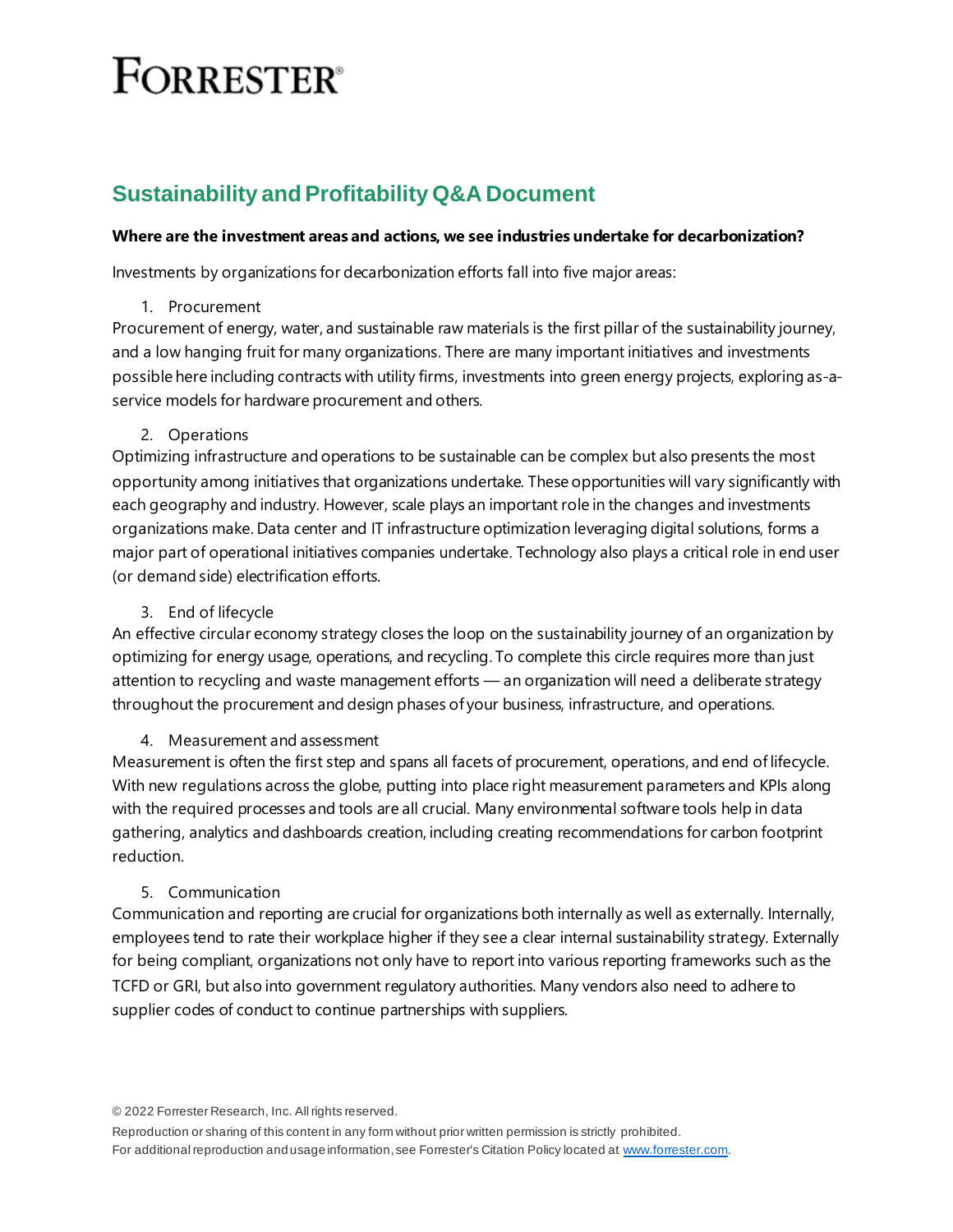# **FORRESTER**<sup>®</sup>

# **What levels of maturity exist in the market in addressing environmental sustainability?**

Different industries are at different levels of maturity in addressing environmental sustainability. Even within the same industry, the focus of each organization varies dramatically.

As organizations proceed higher up on the maturity, they are able to make sustainability sustainable within their organizations, evolve their internal teams to be more focused, and have more influence on policies. We see 5 levels of maturity currently in the industry: Compliance, Commitment and roadmap, Operational Excellence, Disruptive innovation and Future Generation safe.

- 1. For firms at the compliance level in regulated industries, the strategy is to meet regulatory standards in order to avoid fines and further regulation. In unregulated industries, other drivers determine compliance strategy such as needing to increase stock price, insurance, secure supplier or third-party relationships, or obtain loans at better rates.
- 2. At the commitment level, firms are making public-facing sustainability commitments with the goal of mitigating environmental impact as well as attracting green customers.
- 3. Operational excellence sustainability initiatives are varied and can include critical operational processes (e.g., supply chain, plant operations, product manufacturing, facilities management, or resource management) or technology-led innovation processes (e.g., data center efficiencies or technology optimization).
- 4. At the disruptive innovation level, firms are morphing into sustainable businesses innovating to enter adjacent markets, changing the game in their industry, and launching entirely new offerings — not just more sustainable products.
- 5. Finally, few, if any, firms have reached the ultimate maturity level of being  $Euture generation$ safe, eliminating their ecological debt and generating positive externalities for the planet, thus caring for future generations. Today, only born-sustainable startups, along with a very few traditional businesses, belong to such a category of aspirational firms.

# **How can we accelerate the energy transition with emerging technologies?**

Emerging technologies such as blockchain, digital twins, artificial intelligence and machine learning (AI/ML), edge and IoT, augmented reality/virtual reality(AR/VR), and automation have a critical role to play in the energy transition since they enable many efforts needed for the net-zero transition. These technologies will aid in the observability of new data and predictive modeling; increase efficiencies in facilities management and manufacturing; and, in some cases, help reduce carbon emissions directly. A range of sustainability-related services and solutions have emerged, leveraging these technologies in a variety of carbon emission reduction or climate action arenas. For instanc[e, Forrester predicted](https://www.forrester.com/blogs/predictions-2022-sustainability-digital-divide-shape-edge-iot-and-network-trends/) that in 2022, edge and IoT will drive new solutions for scope 3 emission reduction. High-demand use cases driven by edge and IoT will include environmental monitoring, resource management, and supply chain processes.

For heavy industries and manufacturing, some of the challenges include the measurement and reduction of scope 3 emissions, high temperature heat requirements that necessitate energy storage solutions,

© 2022 Forrester Research, Inc. All rights reserved.

Reproduction or sharing of this content in any form without prior written permission is strictly prohibited. For additional reproduction and usage information, see Forrester's Citation Policy located a[t www.forrester.com](file://///SHRDATA16/Production/!Templates%20and%20Logos/MS%20Office%20Research%20Templates/2021%20templates/Research%202021/www.forrester.com).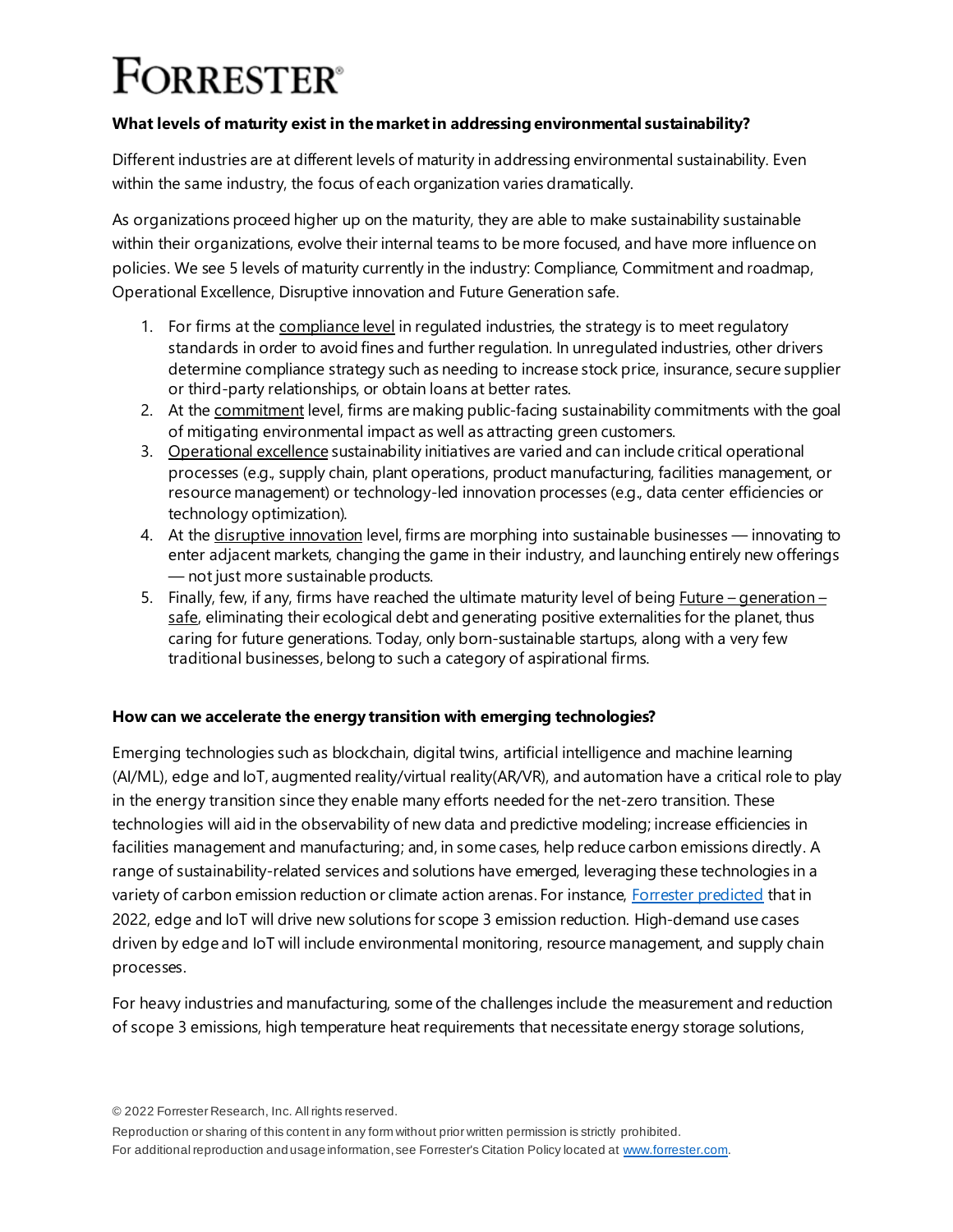# **FORRESTER**<sup>®</sup>

waste reduction, sustainable procurement and reduction of manufacturing process related emissions. Emerging technologies play a major role in all of these areas.

# **Are there risks of the inherent carbon footprint of new emerging technologies?**

Many emerging technologies themselves are not always sustainable in all applications. AI/ML and blockchain, among others, are computationally intensive. The International Energy Agency (IEA) [reported](https://www.iea.org/events/blockchain-applications-an-energy-perspective) that bitcoin alone consumes more than 100 TWh (terawatt-hour) per year, which is equivalent to the annual electricity consumption of the Netherlands. As a specific example, edge and IoT devices distribute the carbon footprint of computing to the edges of the network. They also contribute to e-waste generation.

In general, the risks posed by emerging digital technologies include

- 1. soaring power, water and cooling requirements that increase GHG emissions;
- 2. expanded manufacturing risks and resource requirements for new chips, devices, and robots;
- 3. surge in landfill waste, e-waste, and toxic chemicals.

Hence, use cases and scale will dictate the balance of how beneficial or risky these technologies can be.

# **What are some practical applications of digital technologies in energy transition available today?**

Digital technologies including advancements in green software is already playing a major role in the energy transition. From scope 1, 2 and 3 emission reduction to education, the future of sustainability is in many ways, digital. Below is a table of illustrative use cases in 5 areas:

© 2022 Forrester Research, Inc. All rights reserved.

Reproduction or sharing of this content in any form without prior written permission is strictly prohibited. For additional reproduction and usage information, see Forrester's Citation Policy located a[t www.forrester.com](file://///SHRDATA16/Production/!Templates%20and%20Logos/MS%20Office%20Research%20Templates/2021%20templates/Research%202021/www.forrester.com).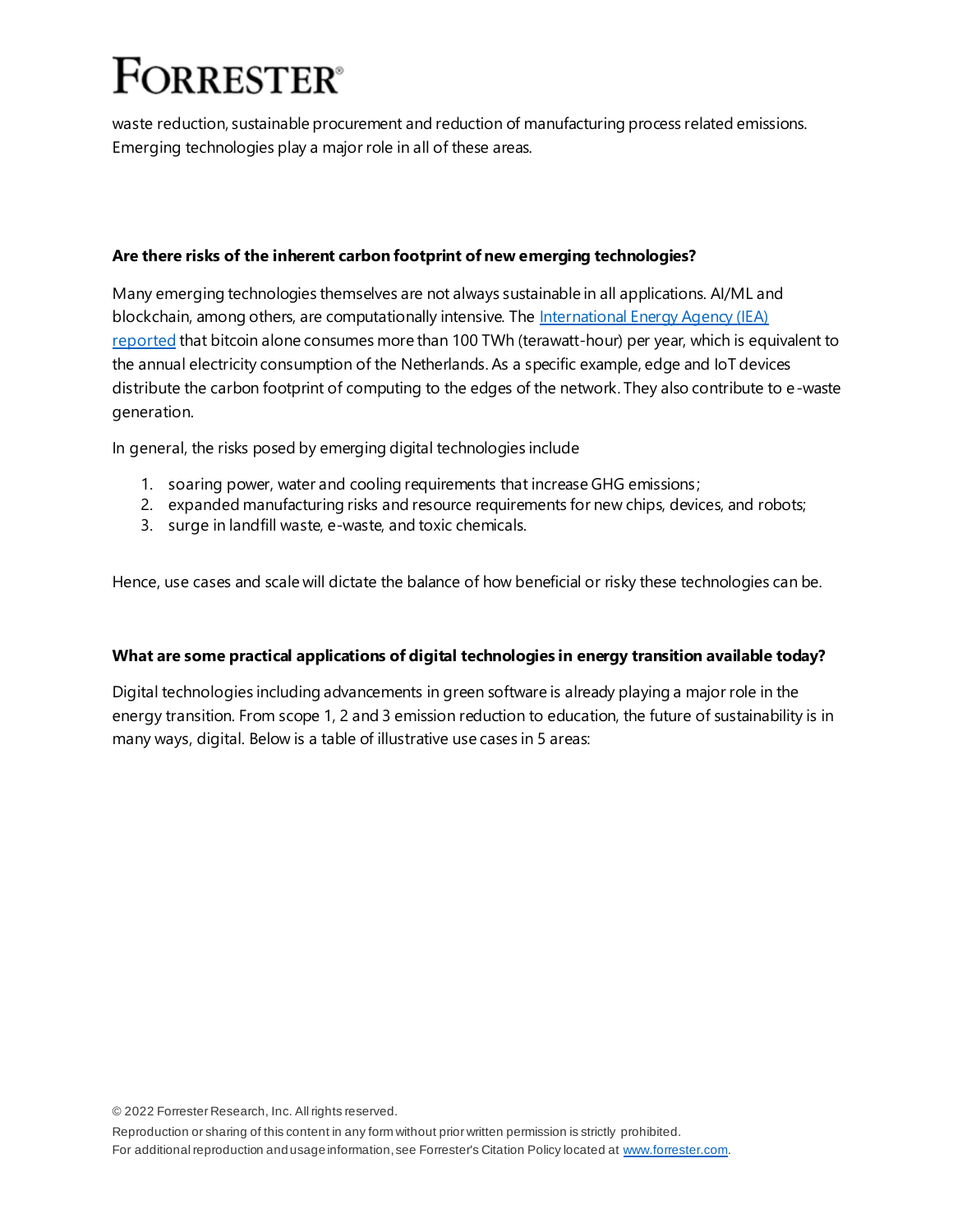# **FORRESTER®**

| <b>Technologies</b>                            | <b>Use Cases</b>                                                                                                                                                                                                                                                                                                                                                                                                                                                                   |
|------------------------------------------------|------------------------------------------------------------------------------------------------------------------------------------------------------------------------------------------------------------------------------------------------------------------------------------------------------------------------------------------------------------------------------------------------------------------------------------------------------------------------------------|
|                                                |                                                                                                                                                                                                                                                                                                                                                                                                                                                                                    |
| Data and Block<br>Chain                        | Provided all ecosystem participants supply the required data, blockchain-based<br>systems provide a trustworthy record of end-to-end processes, including the journey<br>from raw materials to finished product. Blockchain-based timestamps and<br>certificates ensure tamper-proof evidence of data and product provenance as long<br>as there's a way of maintaining the link between physical product and its digital<br>representation.                                       |
| IoT and Energy Use                             | Connected sensors on individual machines measure and report their energy use,<br>collecting and displaying data in a digital twin. By measuring current energy use, it<br>becomes easier to reduce it. At the simplest level, a digital twin may highlight<br>machines that are consuming energy but not doing anything productive. These can<br>be switched off.                                                                                                                  |
| Digital Twins and<br><b>Asset Optimization</b> | By collecting historical data on the way machines are used, the way they are<br>maintained, and the way they fail, the digital twin supports efforts to make more<br>efficient and sustainable use of these expensive and resource-hungry pieces of<br>industrial equipment. Digital twins play a role in allocating work across a set of<br>machines in the most efficient way and support predictive and prescriptive<br>maintenance use cases that minimize unplanned downtime. |
| AI and Failure<br>Predictions                  | AI can be used in the energy and utility sector to conduct predictive maintenance<br>of equipment or entire systems, helping organizations anticipate potential<br>equipment failures and address them before they occur. This results in fewer<br>incidents, more controlled deployment of spare parts, less on - site travel for staff,<br>and optimize spare parts inventory.                                                                                                   |
| Smart building                                 | Smart building management solutions automate monitoring, management, and<br>control of mechanical devices to improve use of building systems and resources<br>including energy, power, lighting, and HVAC systems. Smart building management<br>solutions proactively reduce building energy consumption, reduce building GHG<br>emissions, and keep occupants comfortable in an efficient manner                                                                                  |

© 2022 Forrester Research, Inc. All rights reserved.

Reproduction or sharing of this content in any form without prior written permission is strictly prohibited. For additional reproduction and usage information, see Forrester's Citation Policy located a[t www.forrester.com](file://///SHRDATA16/Production/!Templates%20and%20Logos/MS%20Office%20Research%20Templates/2021%20templates/Research%202021/www.forrester.com).